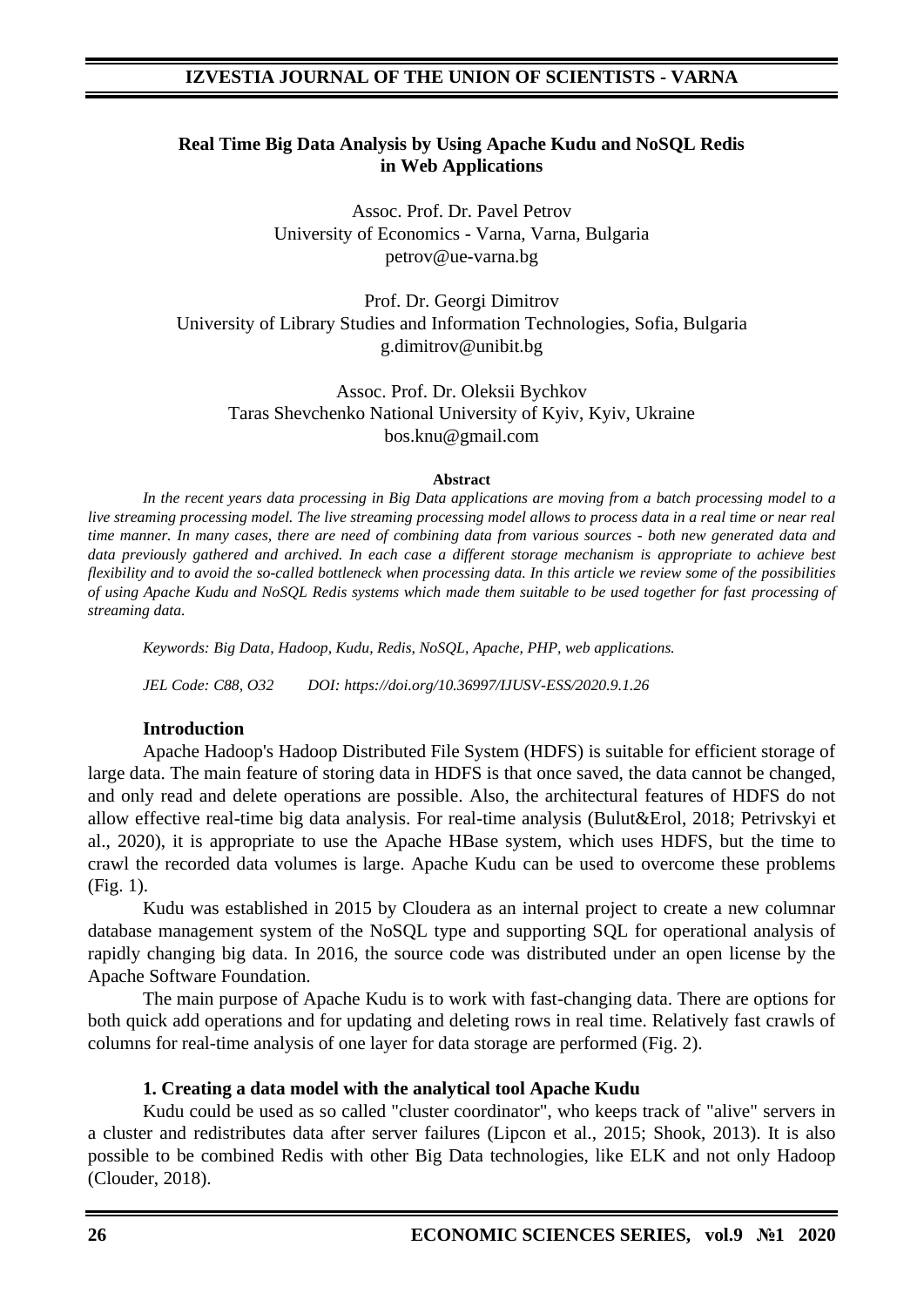# **ИЗВЕСТИЯ НА СЪЮЗА НА УЧЕНИТЕ – ВАРНА**





*Source: Apache Kudu Datasheet (2017). https://www.cloudera.com/content/dam/www/ marketing/resources/ datasheets/cloudera-kudu-datasheet.pdf.landing.html.* 



Kudu network architecture

Figure 2. Architecture of the Apache Kudu.

*Source: Introducing Apache Kudu. Architectural Overview. https://kudu.apache.org/docs/*

Another interesting use case scenario is selection of datasets for real time dashboards (Michele et al., 2019; Petrova et al., 2019; Vasilescu et al., 2019).

Big data is composed of three main dimensions: Volume, Variety, and Velocity. The dimension Velocity refers to the speed of data processing. There are cases where real time or near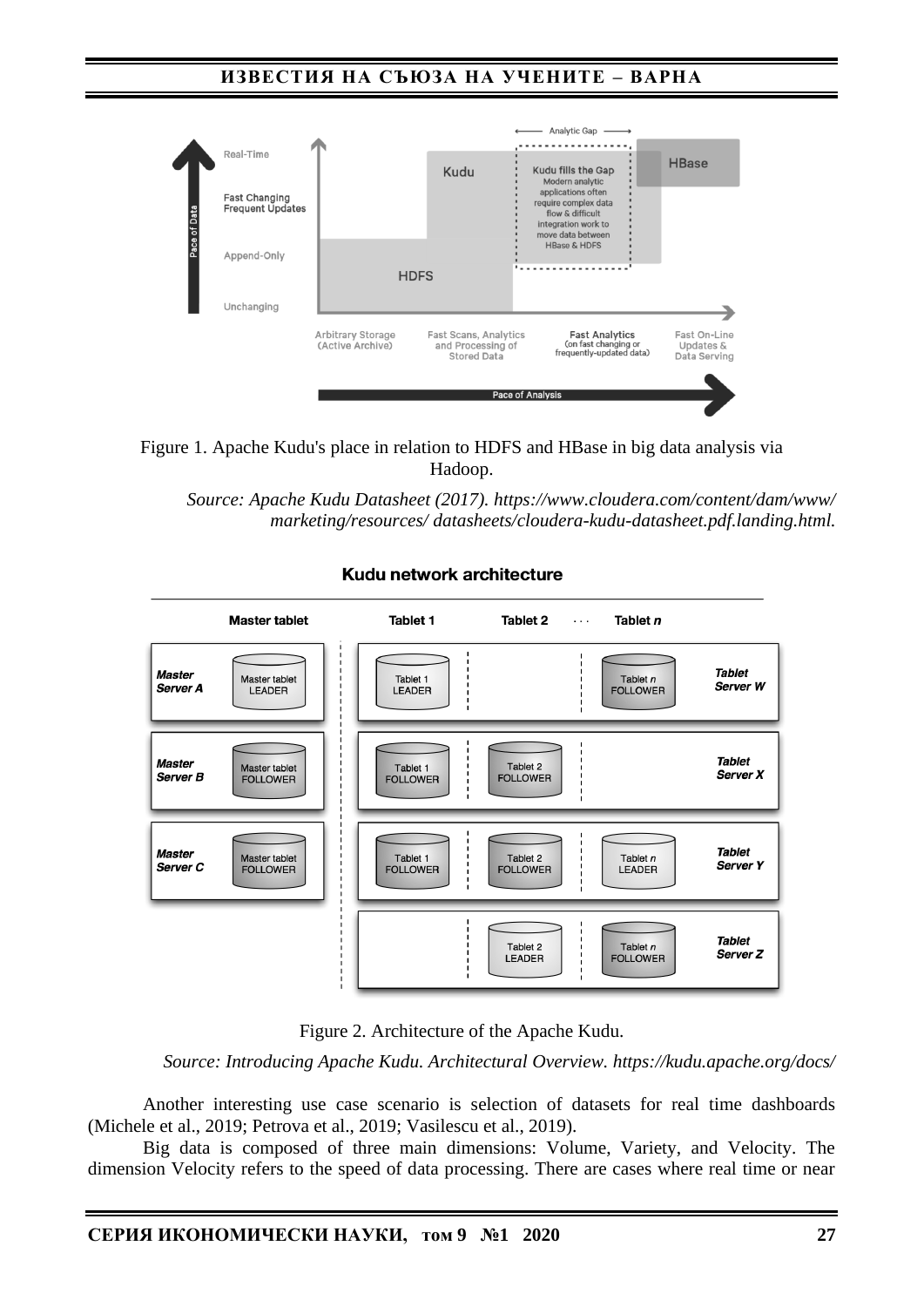real time speed of processing are required. With the wide spread of big data technology this highspeed data processing become more popular, but there are limitations on bandwidth and latency for real time or near real time processing. That is why there are some gaps between an analytics system and a real end-to-end system (Wang et al., 2017; Marcu et al., 2017; Petrov&Valov, 2019).

The data model when working with the analytical tool Apache Kudu is realized through tables. Tables in Kudu are like tables in traditional DBMSs, and their design is important for high performance. It is necessary to approach each case individually, as there is no common design approach that is suitable (Dimitrov et al, 2016; Malkawi et al., 2020) for each table. Important points in designing the structure of the tables are setting the appropriate data type of the columns, selecting the primary key and allocating the columns in different tables.

Tables in Kudu are divided into parts called tablets, which are distributed among many tablet servers. An entire row of a table is always located on one tablet. The way the rows are distributed on the tablets is set when creating the table.

To choose a suitable partitioning strategy, it is necessary to know the data model and the expected operations that will be performed with the table - mostly read or mostly write. In treatments which mainly involve recording, it is appropriate to distribute the recordings between the tablets so as not to load a single tablet. For a predominant reading, it is appropriate that all data be located on the same tablet.

The two types of data splitting by tablets are: splitting ranges and splitting by hash value.

When dividing by range, the rows are distributed on the tablets based on a special common key for multiple rows (Fig. 3). Ranges should not overlap and can be added and removed dynamically.



Figure 3. Examples of dividing rows by ranges in different tablets.

*Source: Apache Kudu Schema Design (2019). https://kudu.apache.org/docs/schema\_design.html*

When dividing by hash value, the rows are divided into tablets based on the hash value by which the rows are placed in one of several groups (Fig. 4). This splitting strategy is appropriate when the order of the records is irrelevant. In this case, the recording operations are randomly distributed between the tablets, which reduces the likelihood of obtaining "bottlenecks" in data processing.

It is also possible to apply a multi-level separation strategy that combines the benefits of the two types of separation, reducing their disadvantages (Fig. 5).

The main scenarios for using Apache Kudu in big data systems are the following:

- Processing of a constant input data stream in real time. These are situations where new data arrives frequently and constantly. They must be available in near real time for reading, crawling, and changing. Apache Kudu could quickly insert and update with efficient column crawling.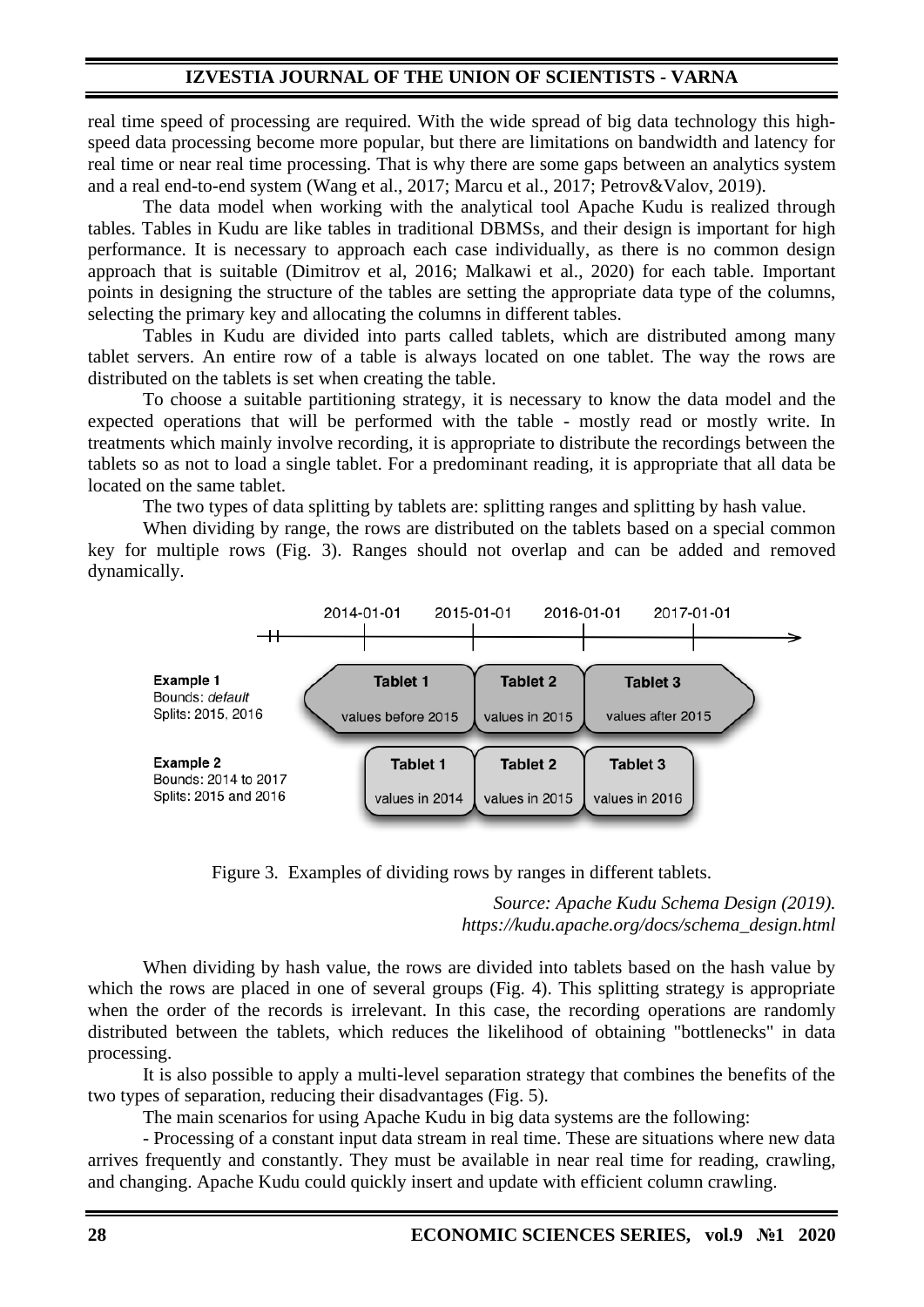# **ИЗВЕСТИЯ НА СЪЮЗА НА УЧЕНИТЕ – ВАРНА**

- Study of time series. In time series, data groups are organized according to the time in which they occurred. It is suitable for studying the effectiveness of various indicators over time or for predicting future behaviour based on past data. Apache Kudu is suitable for working with time series.

- Creating forecast models. In machine learning using large data sets, the model may need to be updated and changed frequently. This can happen, for example, while training is taking place because of a change in the simulated situation. A researcher may want to change one or more factors in the model (Panayotova et al., 2016; Pashev et al., 2019) to see what happens over time. Updating a large set of data stored in files in HDFS requires a lot of resources, as each file must be completely overwritten. In Apache Kudu, data updates are performed in near real time, and the researcher can adjust the parameter, restart the query, and refresh, for example, a chart in seconds or minutes, rather than hours or days. Batch or incremental algorithms can also be executed on data in near real time.

- Combining data in Apache Kudu from existing ("legacy") systems. Businesses generate data from multiple sources and store it in a variety of systems and formats (Balabanova et al., 2016; Georgiev et al., 2018; Iliev et al., 2010; Kostadinova et al., 2018). It is possible by using other subsystems in Hadoop, such as Impala (Quinto, 2018), to use data from different sources and in different formats without the need to modify existing systems.



Figure 4. Example of dividing rows by hash values into different tablets.

*Source: Apache Kudu Schema Design (2019). https://kudu.apache.org/docs/schema\_design.html*



Figure 5. Example of dividing into several levels - by ranges and by hash values and example of dividing into several levels - by hash values and again by hash values.

> *Source: Apache Kudu Schema Design (2019). https://kudu.apache.org/docs/schema\_design.html*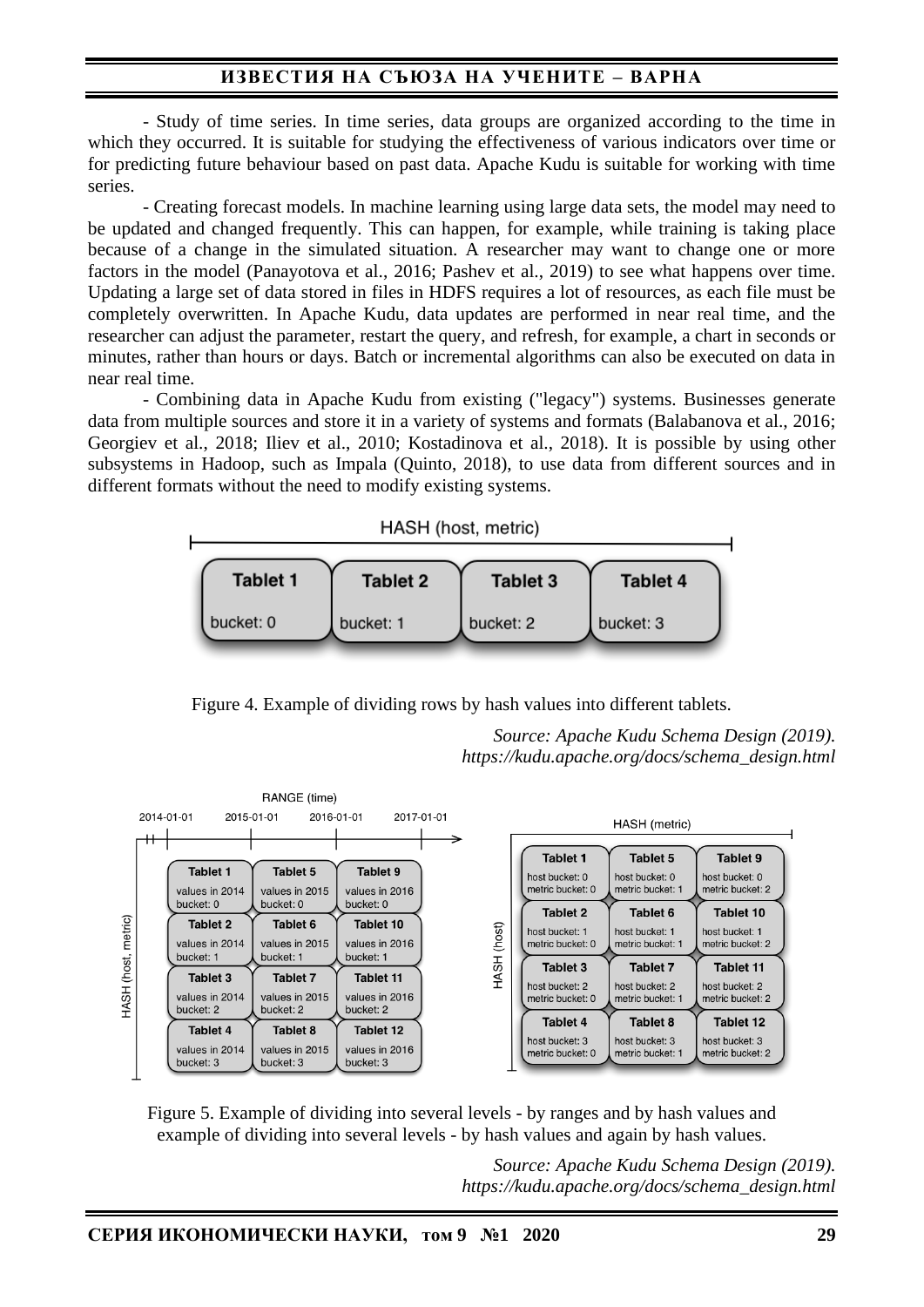#### **2. Basic administrative operations with Redis**

NoSQL systems are suitable for building heavily loaded web applications. They provide very high speeds for searching, retrieving, and writing data, sometimes many times higher than that offered by relational database systems. In recent years, they have also been used to store and process large amounts of data ("Big Data") in the range of tens of petabytes to several exabytes.

Data in most NoSQL systems is stored in the so-called. hash tables and the basic operations that can be performed are relatively simple: SET - setting a key value; GET - return value by key; DELETE - delete a key value. On some systems (usually storing data only in RAM), you can also set the lifetime of the key, after which the key and its corresponding value are automatically deleted.

Among the most popular NoSQL systems is Redis (REmote DIctionary Server, http://redis.io/), which is a free software server system that stores data in RAM. According to a study by the Austrian consulting firm solidIT, which maintains the site http://db-engines.com, in the period 2012-2020, the most popular open source key-value NoSQL system is Redis.

Not only single (scalar) values (numbers and strings) can be stored as values, but also different types of data, such as hashes, lists, sets, sorted sets, array of bits, etc.

To work with Redis, it is necessary to download and install a suitable installation package for the respective operating system. For the operating system, it is recommended to use the UNIX / GNU / Linux version, but there are also various precompiled versions for Windows that can be used in application development. Under Windows, it is not necessary to perform a classic installation, as there are variants of the system such as "portable apps" and the procedure is simpler: for example, a 64-bit version can be downloaded from the Microsoft Archive page at github.com (https://github.com/microsoftarchive/redis). After downloading, for example, the file Redis-x64- 3.2.100.zip (about 5 MB), it can be unzipped in a custom directory and thus the installation process ends. After unpacking, the main files in the directory are the following:

- redis.windows.conf - an example text configuration file for setting server settings, for example, which IP address and port number to "listen" (accept requests) from the server; the maximum amount of memory to occupy the application; log file settings; work directories; replication, etc .;

- redis-server.exe - the application itself - Redis server - takes up about 1 MB;

- redis-cli.exe - client program for connection to the server;

- redis-benchmark.exe - program for testing the speed of operations.

After starting the server (redis-server.exe), the home screen displays service information. The server can be accessed through the client program (redis-cli.exe) and commands can be entered (see Fig.  $6$ ).

We will briefly pay attention at the most used commands, which can initially be submitted for execution through the client program (redis-cli.exe), and later will be used in PHP programs (Petrov, 2008). To begin with, the connection to the server can be checked using the PING command, where the server must respond with PONG, if everything is normal:

127.0.0.1:6379> PING

PONG

Other useful administrative commands are:

INFO - displays information about the settings and statistics for the server.

SELECT DB\_NUMBER - sets any active database. The default is the one with number 0. There are usually 16 databases initially.

DBSIZE - returns the number of keys in the current database.

CONFIG GET DATABASES - returns the number of databases.

FLUSHALL - deletes all keys from all databases.

FLUSHDB - deletes all keys from the active database.

MONITOR - displays in real time all requests to the server. It is good to use a client in a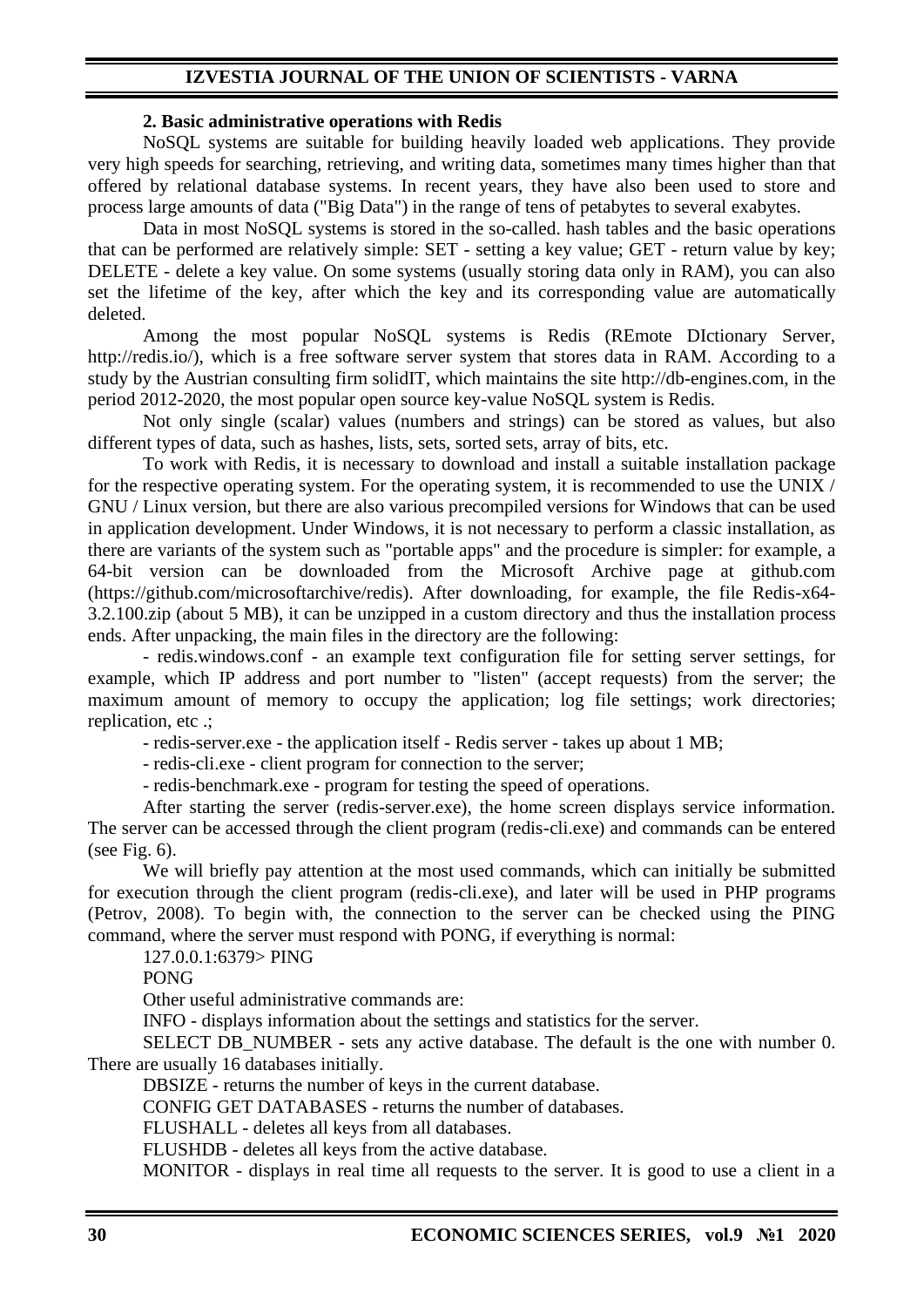#### **ИЗВЕСТИЯ НА СЪЮЗА НА УЧЕНИТЕ – ВАРНА**

separate window.

| C:\Users\i5\Desktop\REDIS 3.0.54\redis-cli.exe        | $ \Box$ $\times$ |
|-------------------------------------------------------|------------------|
| 127.0.0.1:6379> PING                                  |                  |
| <b>IPONG</b>                                          |                  |
| .0.0.1:6379> DBSIZE                                   |                  |
| integer) 0<br>.27.0.0.1:6379> SET key1 test12345      |                  |
| .<br>27.0.0.1:6379> GET key1<br>'test12345"__________ |                  |
| .0.0.1:6379> KEYS *<br>"key1"                         |                  |
| 0.0.1:6379> DBSIZE                                    |                  |
| integer)<br>.0.0.1:6379> DEL key1                     |                  |
| <u>integer)</u><br>.27.0.0.1:6379> GET key1           |                  |
| (nil)<br>27.0.0.1:6379> DBSIZE<br>integer) 0          |                  |
| 27.0.0.1:6379> INFO<br>Server                         |                  |
| redis_version:3.0.504                                 |                  |
| redis_git_sha1:00000000                               |                  |
| redis_git_dirty:0                                     |                  |
| redis_buiId_id:a4f7a6e86f2d60b3                       |                  |
| redis_mode:standalone                                 |                  |

Figure 6. Work screen of redis-cli.exe.

The data can be set to a lifetime in seconds with the EX (EXpire) parameter. The following example sets the value of the x key, which will be deleted after 1 second. With a longer lifetime, the TTL (Time To Live) command can be used to check how much time is left before the key is deleted. The SETNX (SET if Not eXists) command sets a new key value, but only if it did not previously exist. As we have already said, in addition to single values, data structures can also be stored in Redis. When working with these data types, both commands like those given above and some new commands specific to the data type are used. In front of the command name there is a letter that indicates what type of data it refers to: H - for hash (Hash), L - for list (List), S - for set (Set), Z - for sorted set (sorted set) and etc.

What is specific about the hash (associative array) as a value in Redis is that both the key and the value are strings. To distinguish the keys that are in the value from the master key to which they are associated, they are called fields. Many commands are used to work with single pairs of value fields: HSET, HSETNX, HGET, HDEL, HEXISTS, HINCRBY, HINCRBYFLOAT, etc.

Lists, as a data structure in Redis, are an ordered set of elements (generally strings), each of which has a serial number in the list - an index. List operations are the same as dynamic array operations (in some programming languages, the Vector and ArrayList classes). There are different options for inserting items into a list: LSET, LINSERT, RPUSH / LPUSH, RPUSHX / LPUSHX, LLEN, LINDEX, LRANGE, RPOP / LPOP, LREM, LTRIM and others.

Sets are like lists, except that they contain unique elements. In addition, sets do not have an index and order. They implement the concept of set in mathematics in a programmatic way. The main operations are: SADD, SREM, SPOP, SRANDMEMBER, SISMEMBER, SMEMBERS, SCARD, SMOVE, SUNION  $A \cup B = \{x \mid x \in A \lor x \in B\}$  , SUNIONSTORE, SINTER  $A \cap B = \{x \mid x \in A \land x \in B\}$  , SINTERSTORE, *A*−*B* = *A* $\cap$ *B* = {*x* | *x*  $\in$  *A*  $\wedge$ *x* $\notin$  *B*} SDIFFSTORE and others.

Sorted sets are like sets in that they consist of unique elements. They are similar to lists, as the elements are arranged - each element is assigned a real number (score), which is used to arrange the elements. This number is often called weight or priority depending on the context. The main and specific operations with sorted sets related to the handling of elements and their weights are: ZADD, ZREM, ZCARD, ZSCORE, ZRANK / ZREVRANK, ZINCRBY, ZCOUNT, ZLEXCOUNT, ZRANGE / ZREVRANGE, ZRANGEBYLEX / ZREXRANYRANBY ZREMRANGEBYLEX, ZREMRANGEBYSCORE, ZUNIONSTORE, ZINTERSTORE, etc.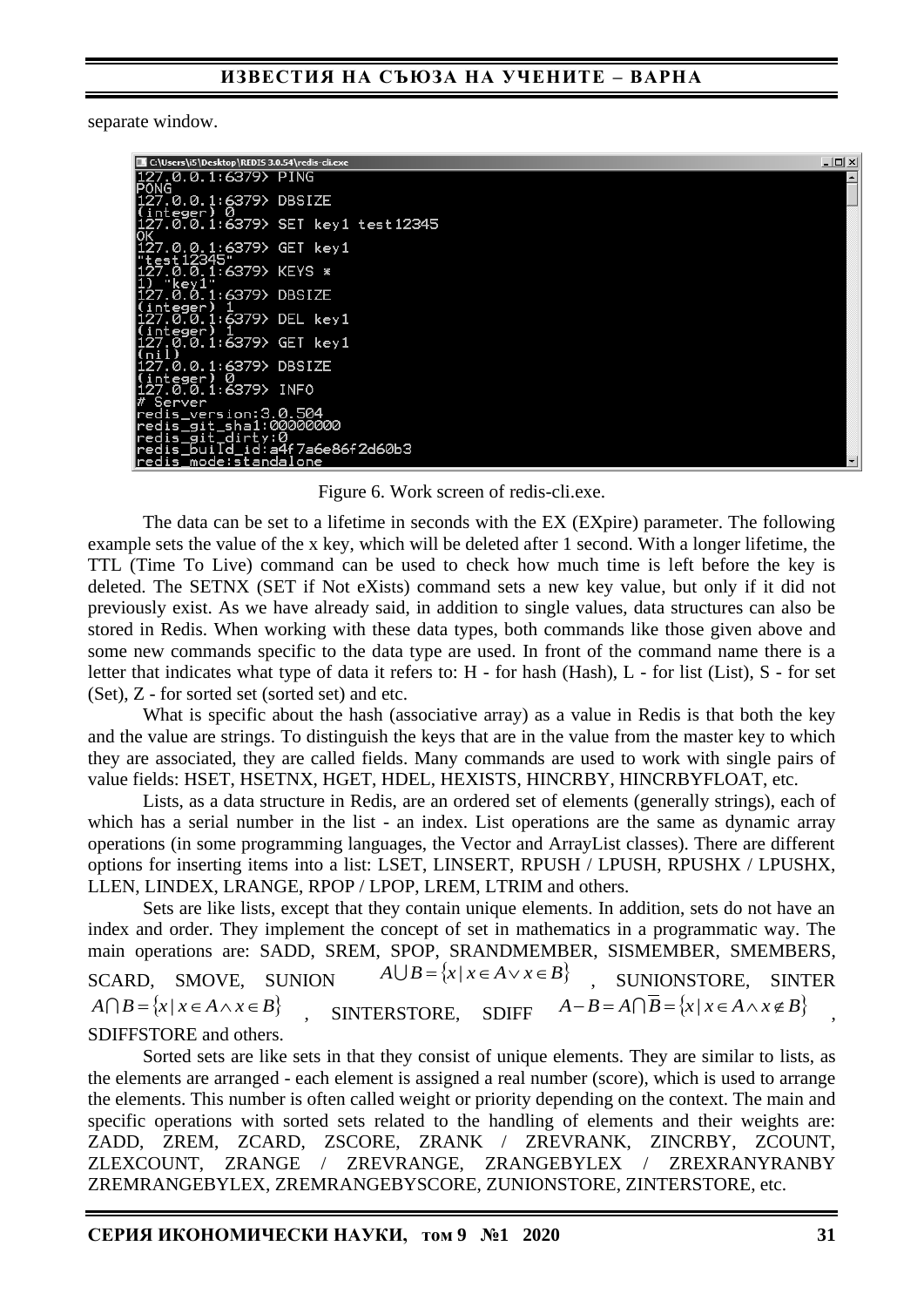#### **3. Using Redis in PHP programs**

To work in PHP with Redis, in addition to a working server, it is necessary to install the socalled PHP client. There are different client options (for a full list of Redis clients see: Clients, https://redis.io/clients), of which two options are recommended: PhpRedis (A PHP extension for Redis, https://github.com/phpredis/phpredis, http://windows.php.net/downloads/pecl/ releases/redis/) and Predis (Windows and feature-complete Redis client for PHP and HHVM, https://github.com/nrk/predis). Using PhpRedis involves installing additional libraries and making several changes to configuration files. For this reason, it is easier to use the Predis client, which is fully implemented in PHP and only needs to copy the directory in which its files are located.

The installation procedure for the Predis client is as follows:

1. Download the latest version of Predis from https://github.com/nrk/predis/releases (for example predis-1.1.1.zip).

2. From the archive file (for example predis-1.1.1.zip) the "src" directory is copied to the directory where the PHP program that will work with Redis is.

3. The directory "src" is renamed with a more meaningful name - "Predis".

4. In the PHP program with the operator "require" the file 'Predis/Autoloader.php' is loaded and the static method register () is called from the Autoloader class. Objects of the Predis \ Client class can then be created, and methods for working with the Redis server can be called.

The following program shows the basics of using Redis:

 $\langle$ ? php

require 'Predis/Autoloader.php'; // load file Predis/Autoloader::register(); // the static method is executed  $\text{S}_r = \text{new Predis} \cdot \text{Client}$  (); // create a new object  $\frac{\text{S}}{\text{S}}$ r- $>$ set('key1', 'test123'); // key1 is set to test123  $y = \frac{\epsilon}{2}$  ('key1'); // returns the value of the key key1 print \$v; // the value of \$v is output to standard output ?>

When the program is distributed to other computers, it is necessary to include the subdirectory where the Redis client is.

Below is the program redis.php, which is a complex example of working with Redis. Method names can be written in lowercase or uppercase and are the same as Redis command names. In the example, we intentionally use capital letters to make it easier to see the methods associated with Redis commands.

```
\langle?php
require 'Predis/Autoloader.php';
Predis\Autoloader::register();
r = new Predis\text{Client};
try {
       $r->connect();
} catch (Exception $e) {
       print 'No connection to Redis server!';
       exit;
}
print '<pre>';
print_r($r->PING()); //PONG
print_r(r-SELECT(3)); //OK
print_r($r->SET('key1', 'value1')); //OK
print_r($r->GET('key1')); //value1
print r(Sr->EXISTS('key1')); //1
print r(\text{$s$r$->DEL('key1')); //1
```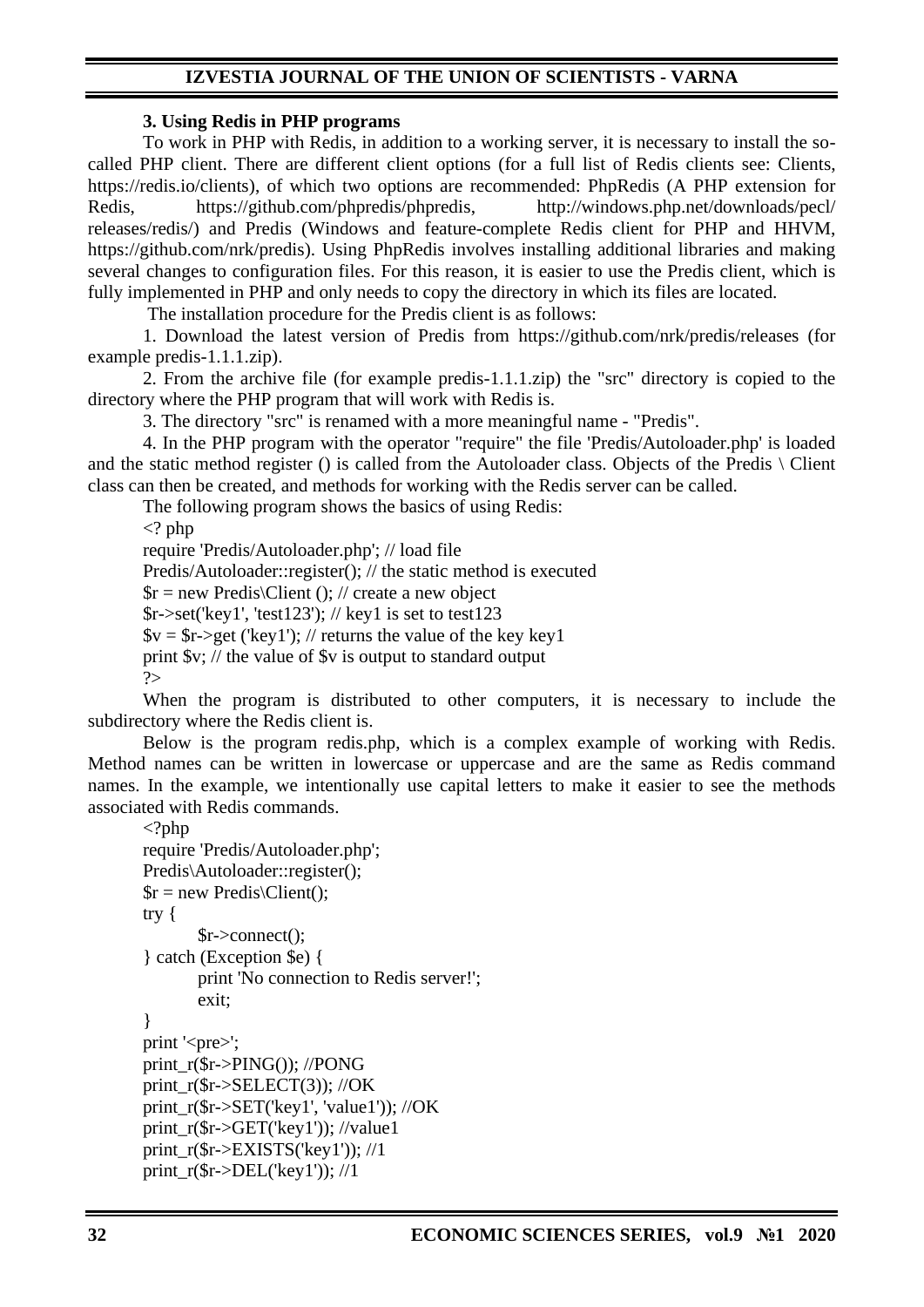print  $r(Sr > GET('key1'))$ ; //null print\_r(\$r->FLUSHDB()); //OK print\_ $r$ (\$r->DBSIZE()); //0 print  $r(\text{Sr->OUTC)})$ ;  $\gamma$ 

### **Conclusion**

The combined use of Apache Kudo and Redis opens interesting possibilities in terms of optimizing real-time operations. Both systems have advantages that make them suitable for use in different situations. It is feasible the input data received in real time to be stored and processed in Kudu. A middleware application could fetch the results from Kudu and store the data in REDIS system. From the programmer's point of view, it will be easier that the end user web application (written for example on PHP - Petrov et al., 2019; Petrov et al., 2020) to work directly with REDIS instead with Kudu. Thus, the rich analytical possibilities that Hadoop provides can be relatively easily used by a web application with which end users work directly.

## **References**

- 1. Apache Kudu Datasheet (2017). [Online] Available from: https://www.cloudera.com/content/dam/www/marketing/resources/datasheets/cloudera-kududatasheet.pdf.landing.html [Accessed 10/10/2020]
- 2. Apache Kudu Schema Design (2019). [Online] Available from: https://kudu.apache.org/docs/schema\_design.html [Accessed 10/10/2020].
- 3. Balabanova, I., Georgiev, G., et al. (2016). Classification of Teletraffic Service Devices by K-NN, ANFIS and ANN Classificators. *IEEE International Black Sea Conference on Communications* and *Networking* (*BlackSeaCom*), pp.1-5. doi:10.1109/BlackSeaCom.2016.7901585
- 4. Bulut F., & Erol M.H. (2018). A Real-Time Dynamic Route Control Approach on Google Maps using Integer Programming Methods. *International Journal of Next-Generation Computing*, 9(3), pp.189-202.
- 5. Clouder, A. (2018). Combining Redis with Hadoop and ELK for Big Data. [Online] Available from: https://www.alibabacloud.com/blog/combining-redis-with-hadoop-and-elk-for-bigdata\_582482 [Accessed 10/10/2020]
- 6. Dimitrov, G., Panayotova, G., Garvanov, I., et al. (2016). Performance analysis of the method for social search of information in university information systems. In *3rd International Conference on Artificial Intelligence and Pattern Recognition (AIPR)*, Lodz, Poland, IEEE, pp.149-153. doi:10.1109/ICAIPR.2016.7585228
- 7. Georgiev G., Balabanova I., et al. (2018). Identification of Sine, Squire, Triangle and Saw-tooth Waveforms with Uniform White and Inverse F Noises by Adaptive Neuro - Fuzzy Interface System. *Journal of Engineering Science and Technology Review*. 11(3), pp.128–132. doi:10.25103/jestr.113.17
- 8. Iliev, P., Salov, V., & Petrov, P. (2010). *Virtualni sistemi*. Varna: Nauka i ikonomika,
- 9. Introducing Apache Kudu. Architectural Overview. [Online] Available from: https://kudu.apache.org/docs/ [Accessed 10/10/2020]
- 10. Kostadinova, I., Toshev, R., et al. (2018). Temporal Analysis of the Pedagogical Adoptions use and Application of the Augmented and Virtual Reality Technologies in Technical Subject Areas. In *11th Annual International Conference of Education, Research and Innovation*, ICERI2018 Proceedings, Seville, Spain: IATED, pp.4387-4393.
- 11. Lipcon, T., Alves, D., Burkert, D., et al. (2015). Kudu: Storage for fast analytics on fast data. Cloudera, inc, 28. [Online] Available from: https://kudu.apache.org/kudu.pdf [Accessed 10/10/2020]